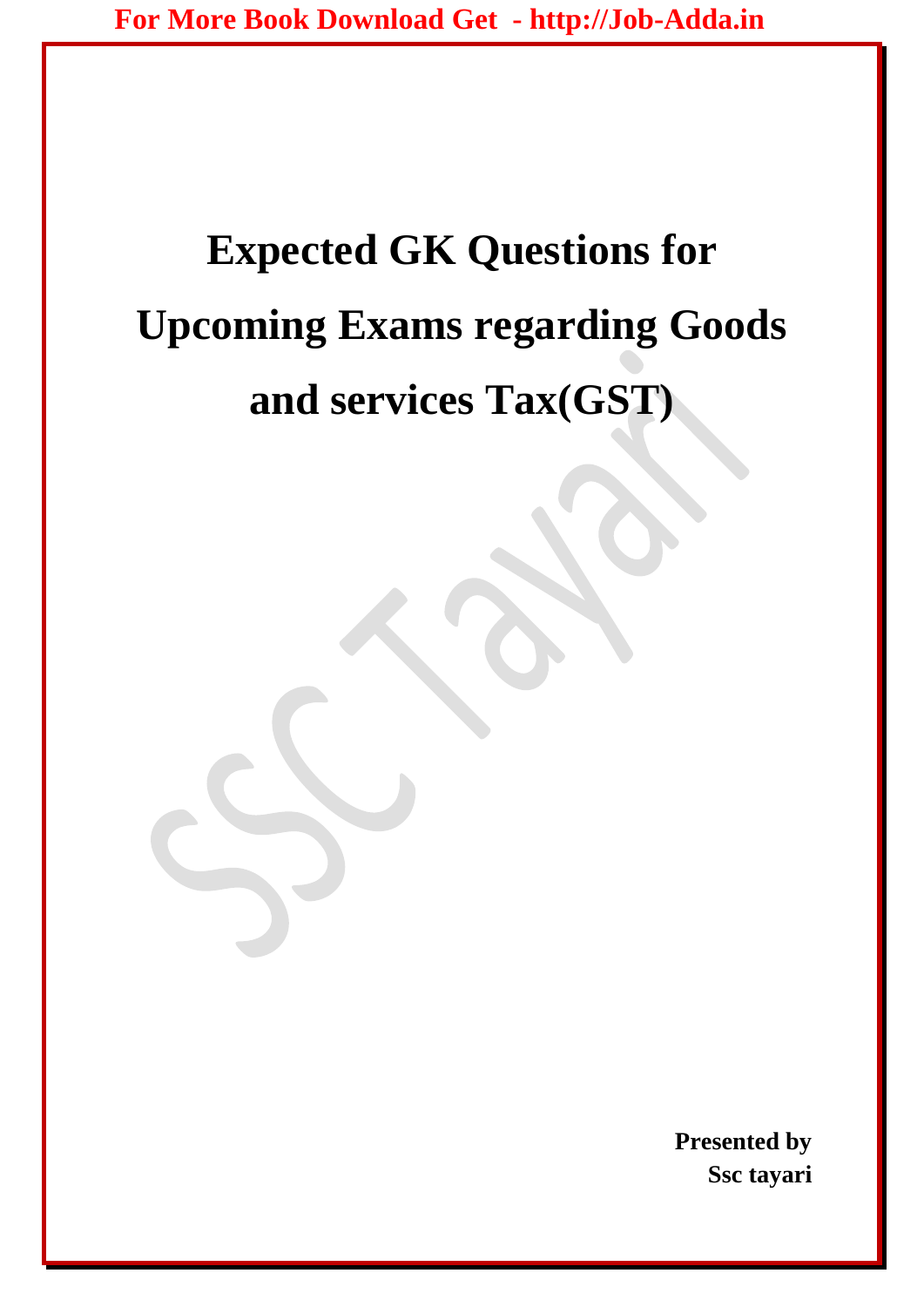## **[For More Book Download Get - http://Job-Adda.in](Job-Adda.in)**

### **MCQ'S ON GST**

1). In India GST came effective from July 1st, 2017. India has chosen \_\_\_ model of dual – GSTl

- a) USA
- b) UK
- c) Canadian
- d) China
- e) Japan
- Answer: (C).

2). How many countries have dual – GST model?

- a) 5
- b) 8
- c) 10
- d) 14
- e) None of these

Answer: (E). Till now Canada only has dual GST model but now India also started

to use dual-GST model.

3). Which of the following country is the first one to implement GST?

- a) USA
- b) France
- c) China
- d) Switzerland
- e) Germany

Answer: (B). France implemented GST in 1954.

4). Around how many countries adopted GST?

- a) 90
- b) 120
- c) 140
- d) 160
- e) 200

Answer: (D).

5). Which of the following country has the maximum GST tax slab?

- a) Greece
- b) China
- c) USA
- d) Australia

e) India

Answer: (E). India has the maximum tax slab (28%) compared to other countries. 6). Which of the following country has the second highest tax slab?

- a) Australia
- b) Netherland
- c) Argentina
- d) Ireland
- e) South Korea

Answer: (C). Argentina has the second highest tax slab 27%

7). Indian GST model has \_\_\_\_\_rate structure.

- a) 3
- b) 4
- c) 5
- d) 6
- e) 2

Answer: (B). In India GST model has 4 rate structure. They are 5%, 12%, 18% and 28%

8). How many types of taxes will be in Indian GST?

- a) 2
- b) 3
- c)  $4$
- d) 5
- e) 6

Answer: (B). Central GST (CGST), State GST (SGST) and IGST are three types of taxes.

- 9). What does "I" stands for in IGST?
- a) International
- b) Internal
- c) Integrated
- d) Intra
- e) Innovation

Answer: (C).

- 10). The tax IGST charged by
- Government.
- a) Central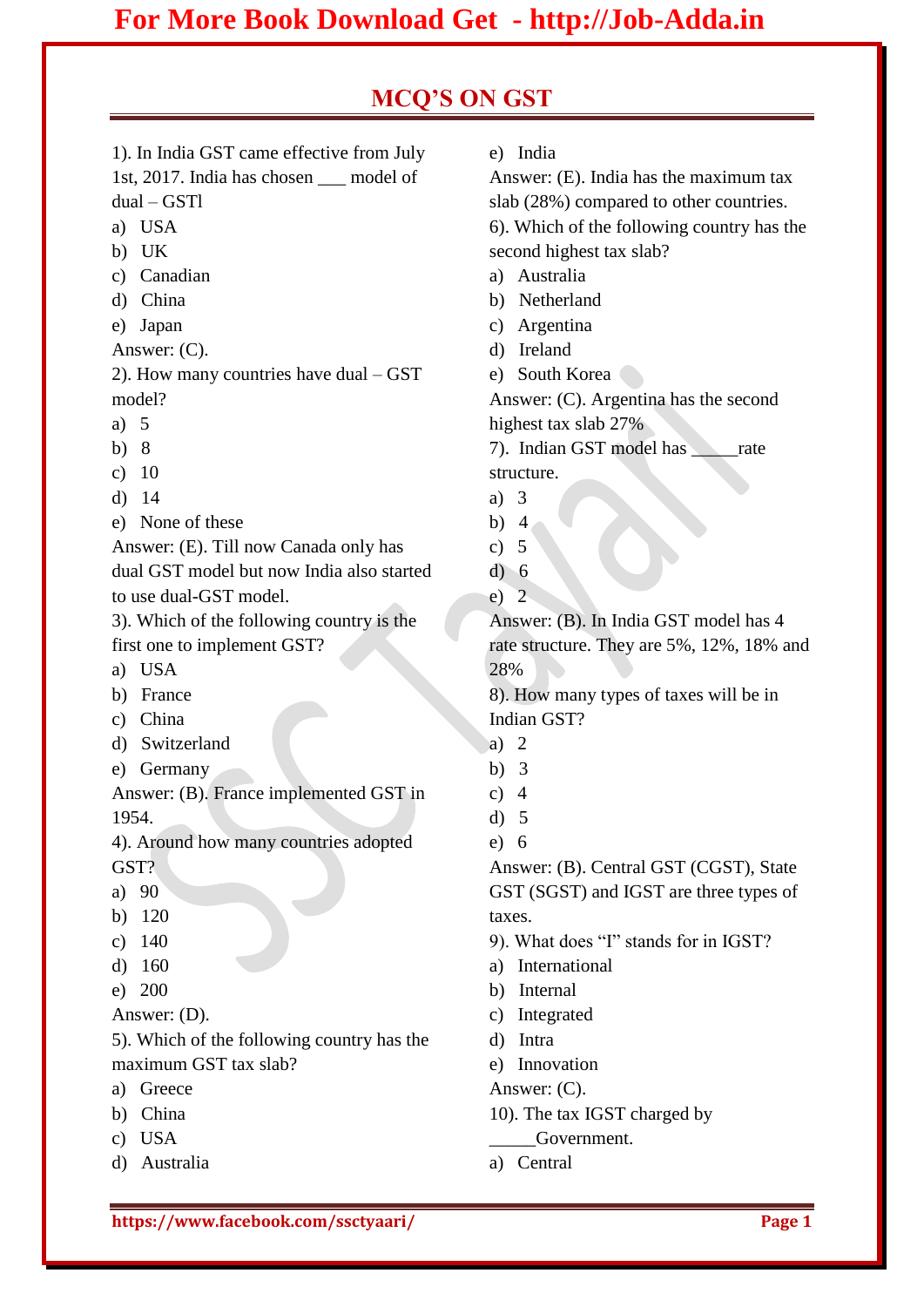## **[For More Book Download Get - http://Job-Adda.in](Job-Adda.in)**

#### **MCQ'S ON GST**

- b) State
- c) Concerned department
- d) Both a and b
- e) All a, b and c
- Answer: (A).

11). The maximum rate prescribed under IGST is \_\_\_.

- a) 5%
- b) 12%
- c) 18%
- d) 28%
- e) No such limit
- Answer: (D).
- 12). In India GST was first proposed in
- a) 1993

\_\_\_.

- b) 1996
- c) 1999
- d) 2000
- e) 2002
- Answer: (D).

13). GST is a based tax on consumption of goods and services.

- a) Duration
- b) Destination
- c) Dividend
- d) Development
- e) Destiny

Answer: (B). main objective of GST is eliminate excessive taxation

14). GST comes under which amendment bill?

- a) 118
- b) 120
- c) 122
- d) 115
- e) 129
- Answer: (C).
- 15). Under which Act GST was introduced?
- a) 100
- b) 101
- c) 102
- d) 103
- e) 104

Answer: (B)

16). GST council formation based on

Article number \_\_\_.

- a) 279A
- b) 289A
- c) 266A
- d) 255A
- e) 286A

Answer: (A)

17). The headquarters of GST council is

a) Mumbai

\_\_\_.

- b) New Delhi
- c) Ahmadabad
- d) Hyderabad
- e) Lucknow
- Answer: (B).
- 18). Who is the chairman of GST council?
- a) President of India
- b) Prime Minister
- c) Finance Minister
- d) RBI Governor
- e) Finance secretary

Answer: (C). Arun Jaitley is the current chairman of GST council

19). is GST Finance Ministers Panel Chairman.

- a) Amit Mishra
- b) Amit Malhodra
- c) Amit Chandresekar
- d) Amit Sastri
- e) Amit kohli

Answer: (A). Amit Mishra (West Bengal Finance Minister) is the Finance Ministers Panel Chairman.

- 20). \_\_\_ is the first state to ratify GST bill.
- a) Andhra Pradesh
- b) Assam
- c) Arunachal Pradesh

**https://www.facebook.com/ssctyaari/ Page 2**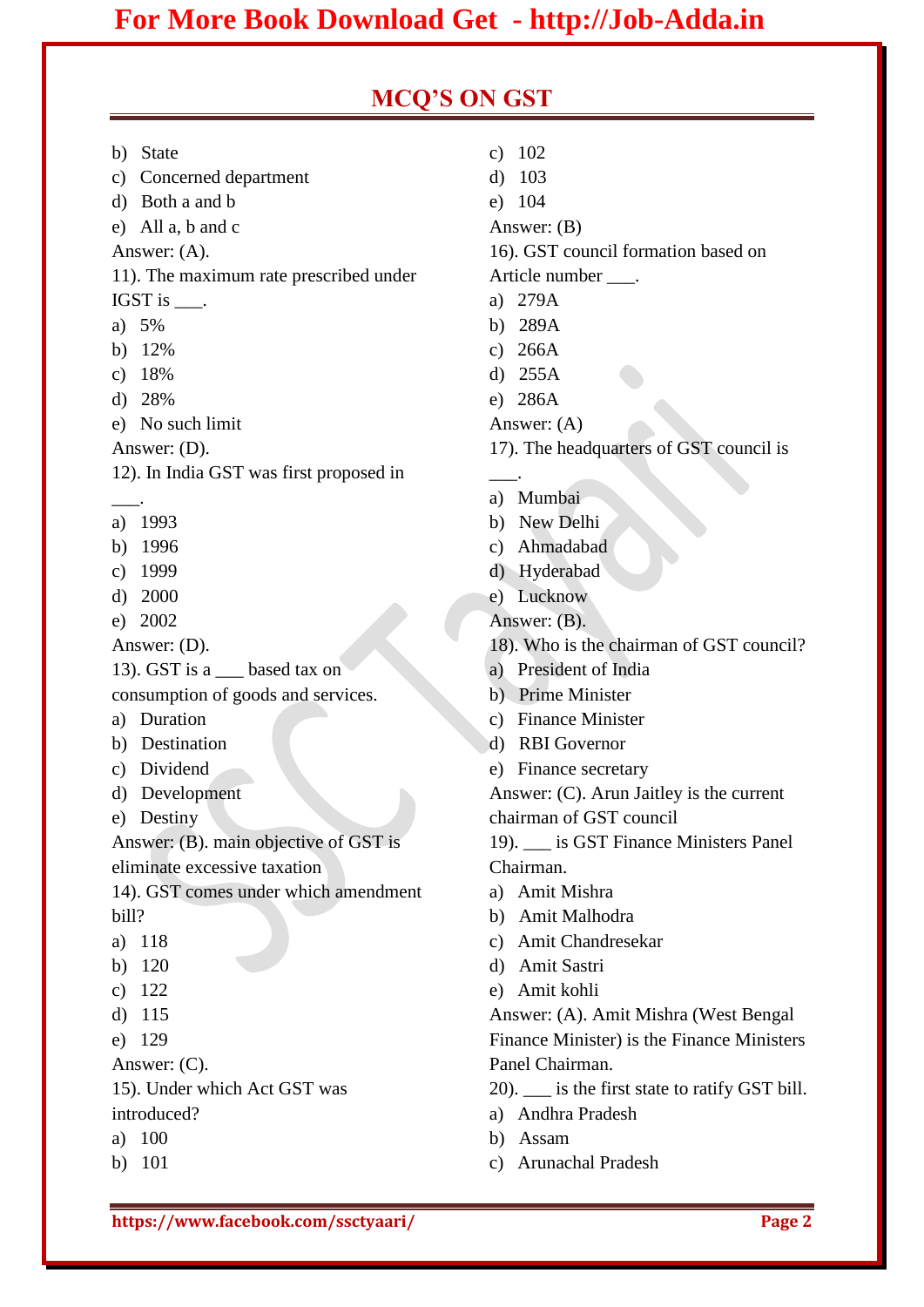## **[For More Book Download Get - http://Job-Adda.in](Job-Adda.in)**

## **MCQ'S ON GST**

| d)                                         | <b>Bihar</b>                              |                                    | e) 28%                                   |
|--------------------------------------------|-------------------------------------------|------------------------------------|------------------------------------------|
|                                            | e) Telangana                              |                                    | Answer: $(C)$ .                          |
| Answer: $(B)$                              |                                           | 26). Under GST, Insurance is taxed |                                          |
| 21). __ is the first state that passed GST |                                           | percent.                           |                                          |
| Bill.                                      |                                           |                                    | a) $0\%$                                 |
|                                            | a) Andhra Pradesh                         |                                    | b) $5%$                                  |
| b)                                         | Gujarat                                   | C)                                 | 12%                                      |
| c)                                         | <b>Uttar Pradesh</b>                      |                                    | $d)$ 18%                                 |
| d)                                         | <b>Bihar</b>                              |                                    | e) 28%                                   |
| e)                                         | Telangana                                 |                                    | Answer: $(D)$ .                          |
|                                            | Answer: $(E)$ .                           |                                    | 27). Which of the following comes under  |
|                                            | 22). GST threshold limit of North Eastern |                                    | sin tax?                                 |
|                                            | States is ____ lakh                       |                                    | a) Pan Masala                            |
| a)                                         | 5                                         |                                    | b) Tobacco                               |
| b)                                         | 10                                        |                                    | c) Alcohol                               |
| c)                                         | 12                                        |                                    | d) Both a and c                          |
| d)                                         | 15                                        |                                    | e) All $a, b$ and $c$                    |
| e)                                         | 20                                        |                                    | Answer: (E).                             |
|                                            | Answer: $(B)$ .                           |                                    | 28). A special purpose vehicle ___ has   |
|                                            | 23). GST threshold limit of Normal States |                                    | been launched to cater the needs of GST. |
|                                            | is lakh                                   |                                    | a) GSTC                                  |
| a)                                         | 12                                        | b)                                 | GSTN                                     |
| b)                                         | 15                                        | C)                                 | <b>GSTM</b>                              |
| c)                                         | 20                                        | d)                                 | <b>GSTR</b>                              |
| d)                                         | 25                                        | e)                                 | <b>GSTS</b>                              |
| e)                                         | 30                                        |                                    | Answer: (B). GSTN - Goods and Service    |
| Answer: $(C)$ .                            |                                           |                                    | Tax Network.                             |
|                                            | 24). The Central Board of Excise and      |                                    | 29). GSTN comes under which Act?         |
|                                            | Customs (CBEC) announced that every       | a)                                 | <b>Banking Regulation Act 1949</b>       |
|                                            | year will be considered as GST Day.       | b)                                 | RBI Act 1934                             |
| a)                                         | April 1                                   |                                    | c) Indian Partnership Act, 1932          |
| b)                                         | March 1                                   |                                    | d) Limitation Act, 1963                  |
| C)                                         | June 1                                    |                                    | e) Companies Act, 2013                   |
| d)                                         | July 1                                    |                                    | Answer: $(E)$ .                          |
| e)                                         | January 1                                 |                                    | 30). Combined Stake of Central and State |
| Answer: $(D)$                              |                                           |                                    | Government in GSTN is ____.              |
|                                            | 25). Smart Phones will be taxed at _____  |                                    | a) $20%$                                 |
| under GST.                                 |                                           | b)                                 | 25%                                      |
| a)                                         | 0%                                        | C)                                 | 49%                                      |
| b)                                         | 5%                                        | d)                                 | 51%                                      |
| c)                                         | 12%                                       | e)                                 | 100%                                     |
| d)                                         | 18%                                       |                                    |                                          |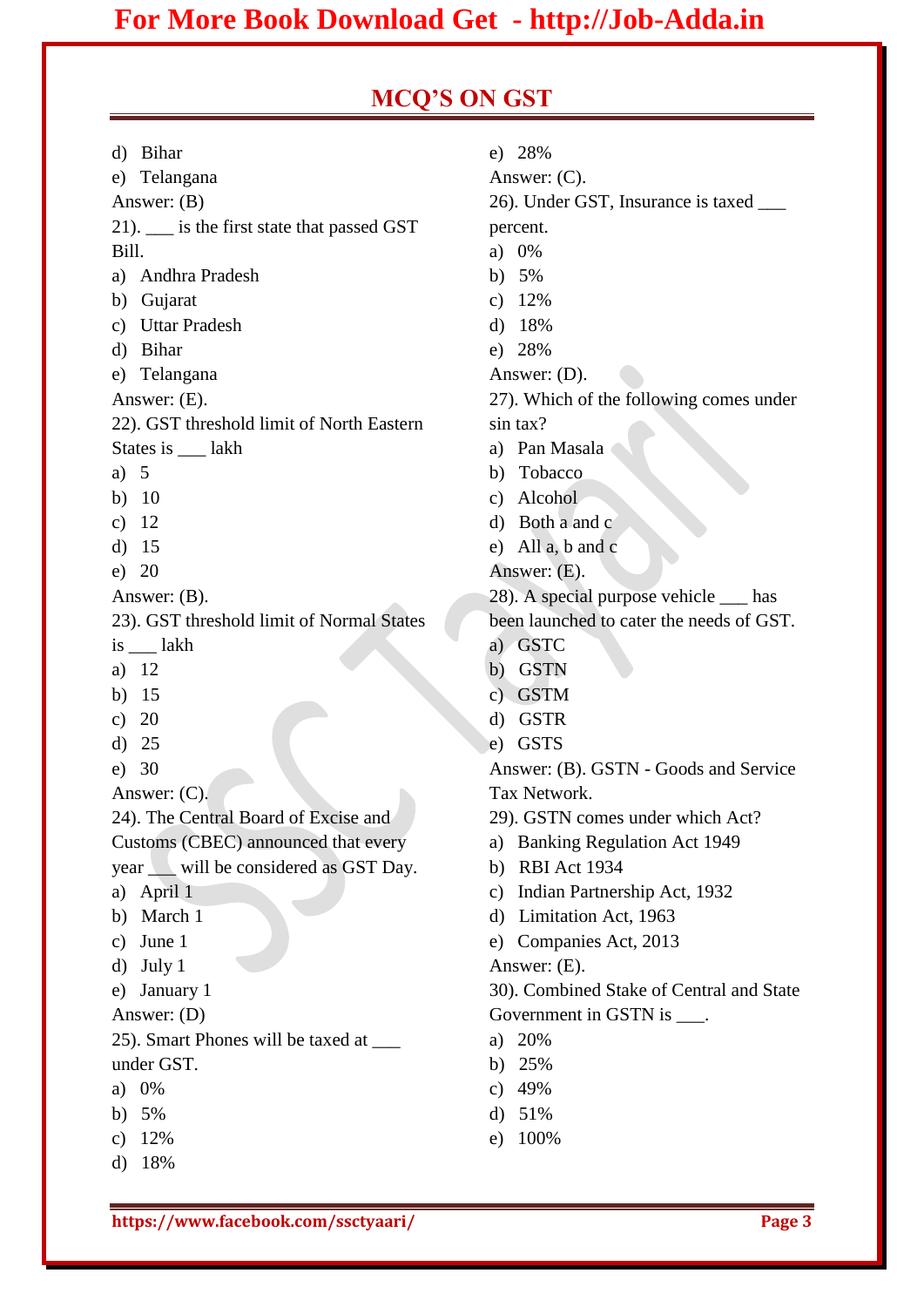## **MCQ'S ON GST**

Answer: (C). The remaining 51% stake is divided among five financial institutions— LIC Housing Finance with 11% stake and ICICI Bank, HDFC, HDFC Bank and NSE Strategic Investment Corporation Ltd with 10% stake each.

31). What does N stands for in HSN?

- a) Network
- b) Nationalization
- c) Nominee
- d) Nomenclature
- e) Nomination

Answer: (D). HSN - Harmonized System of Nomenclature. HSN code will be used for classifying under the GST regime. 32). Coal comes under which rate

Structure?

- a) 0%
- b) 5%
- c) 12%
- d) 18%
- e) 28%

Answer: (C).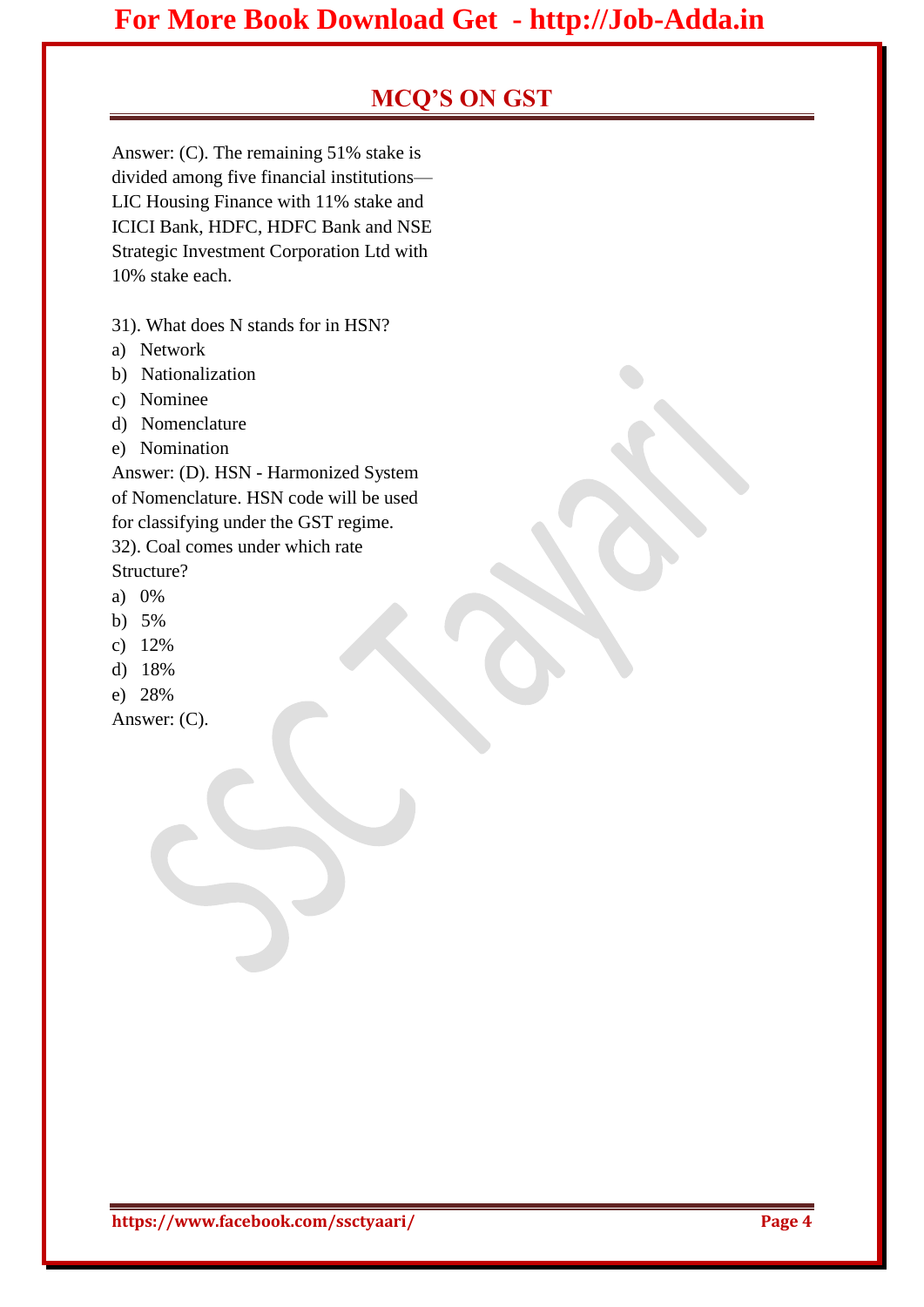

## GOODS AND SERVICES TAX (GST)

## EXPECTED GK QUESTIONS FOR UPCOMING COMETITIVE EXAMS



Dear Readers, Here we have given the list of Important GK Questions Based on Goods and Services Tax (GST) for Upcoming SSC amd BANK Exams 2017. Candidates those who are preparing for the exams can make use of it.

## **PREPARED BY: MAYANK PANDEY SSC ONLINE MENTORS**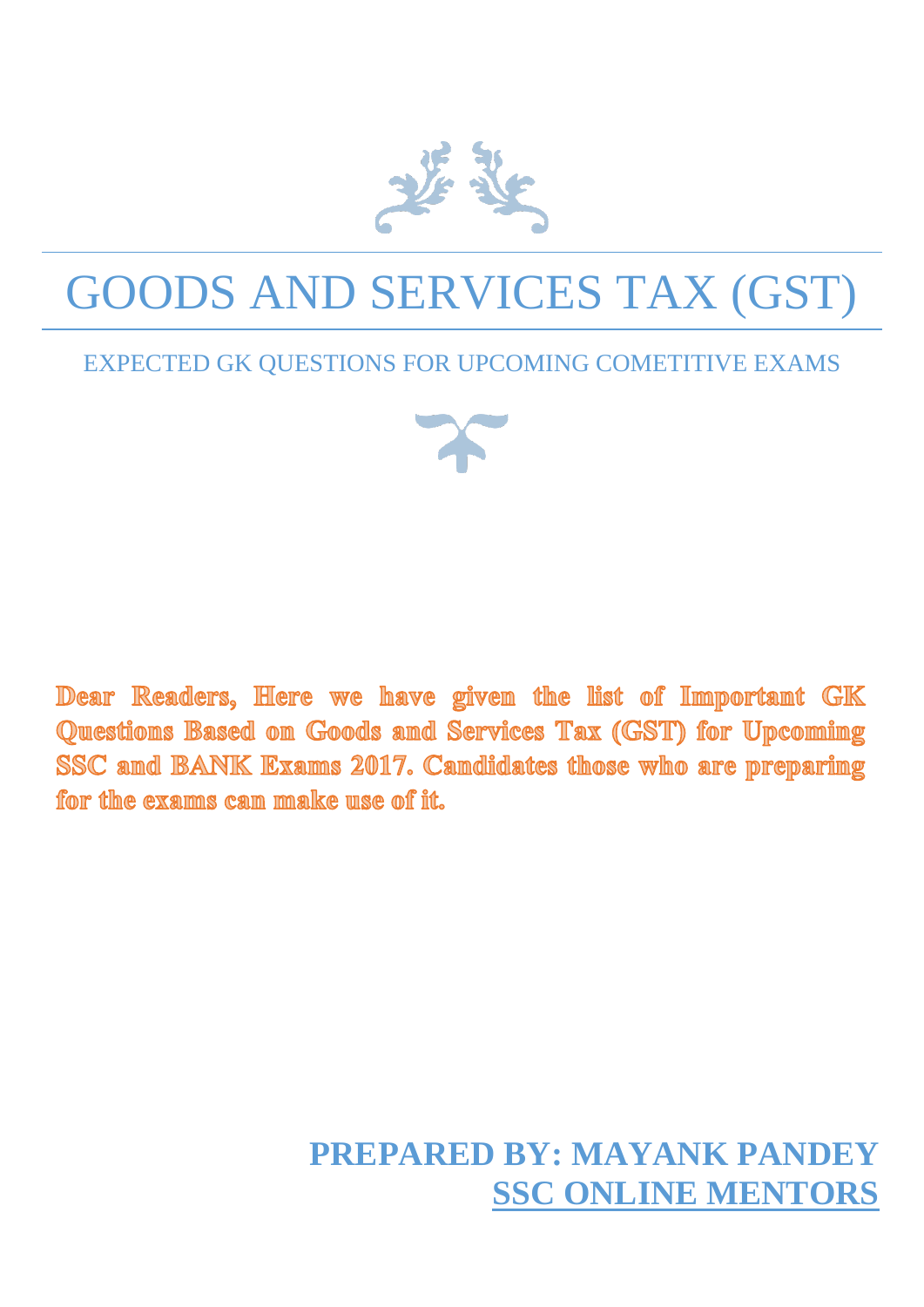## **1). In India GST came effective from July 1st, 2017. India has chosen \_\_\_\_\_\_\_\_\_ model of dual – GST.**

- a) USA
- b) UK
- c) Canadian
- d) China
- e) Japan
	- **Answer:** (C).

#### **2). How many countries have dual – GST model?**

- a) 5
- b) 8
- c) 10
- d) 14
- e) None of these

**Answer:** (E). Till now Canada only has dual GST model but now India also started to use dual-GST model.

#### **3). Which of the following country is the first one to implement GST?**

- a) USA
- b) France
- c) China
- d) Switzerland
- e) Germany **Answer:** (B). France implemented GST in 1954.
	-

#### **4). Around how many countries adopted GST?**

- a) 90
- b) 120
- c) 140
- d) 160
- e) 200
	- **Answer:** (D).

#### **5). Which of the following country has the maximum GST tax slab?**

- a) Greece
- b) China
- c) USA
- d) Australia
- e) India

**Answer:** (E). India has the maximum tax slab (28%) compared to other countries.

#### **6). Which of the following country has the second highest tax slab?**

- a) Australia
- b) Netherland
- c) Argentina
- d) Ireland
- e) South Korea

**Answer:** (C). Argentina has the second highest tax slab 27%

For more materials join us Facebook Page: [SSC Online Mentors](https://www.facebook.com/onlinementorclasses/) YouTube Channel: [Online Mentor Classes](https://www.youtube.com/channel/UC2PWTsNNxgBq9JYBsYquGzA)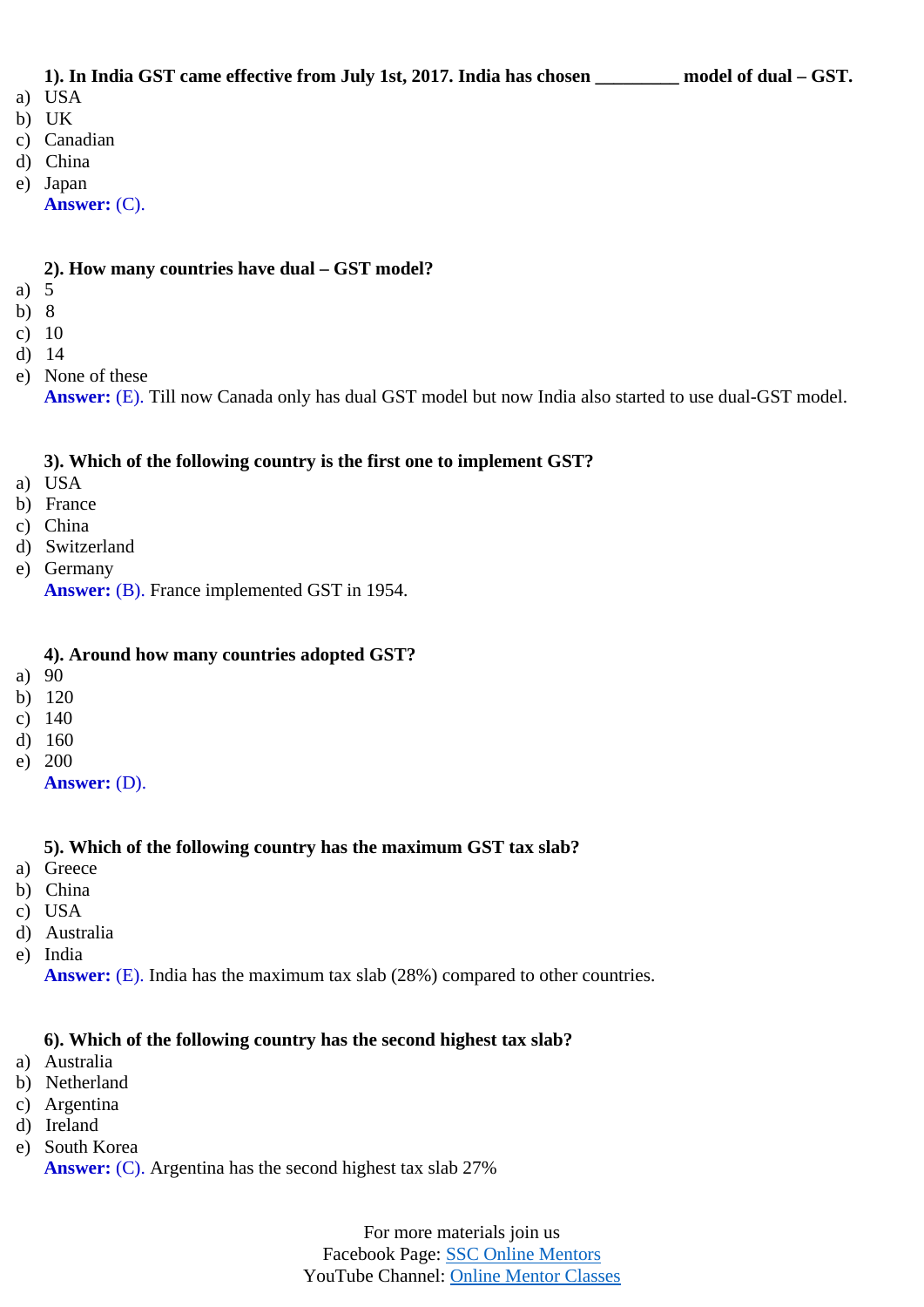#### **7). Indian GST model has \_\_\_\_\_\_\_\_\_rate structure.** a) 3 b) 4 c) 5 d) 6 e) 2

**Answer:** (B). In India GST model has 4 rate structure. They are 5%, 12%, 18% and 28%

#### **8). How many types of taxes will be in Indian GST?**

- a) 2
- b) 3
- c) 4
- d) 5
- e) 6

**Answer:** (B). Central GST (CGST), State GST (SGST) and IGST are three types of taxes.

#### **9). What does "I" stands for in IGST?**

- a) International
- b) Internal
- c) Integrated
- d) Intra
- e) Innovation **Answer:** (C).

#### **10). The tax IGST charged by \_\_\_\_\_\_\_\_\_Government.**

- a) Central
- b) State
- c) Concerned department
- d) Both a and b
- e) All a, b and c
- **Answer:** (A).

#### **11). The maximum rate prescribed under IGST is \_\_\_\_\_\_\_\_\_.**

- a) 5%
- b) 12%
- c) 18%
- d) 28%
- e) No such limit **Answer:** (D).

#### **12). In India GST was first proposed in \_\_\_\_\_\_\_\_\_.**

- a) 1993
- b) 1996
- c) 1999
- d) 2000
- e) 2002

**Answer:** (D).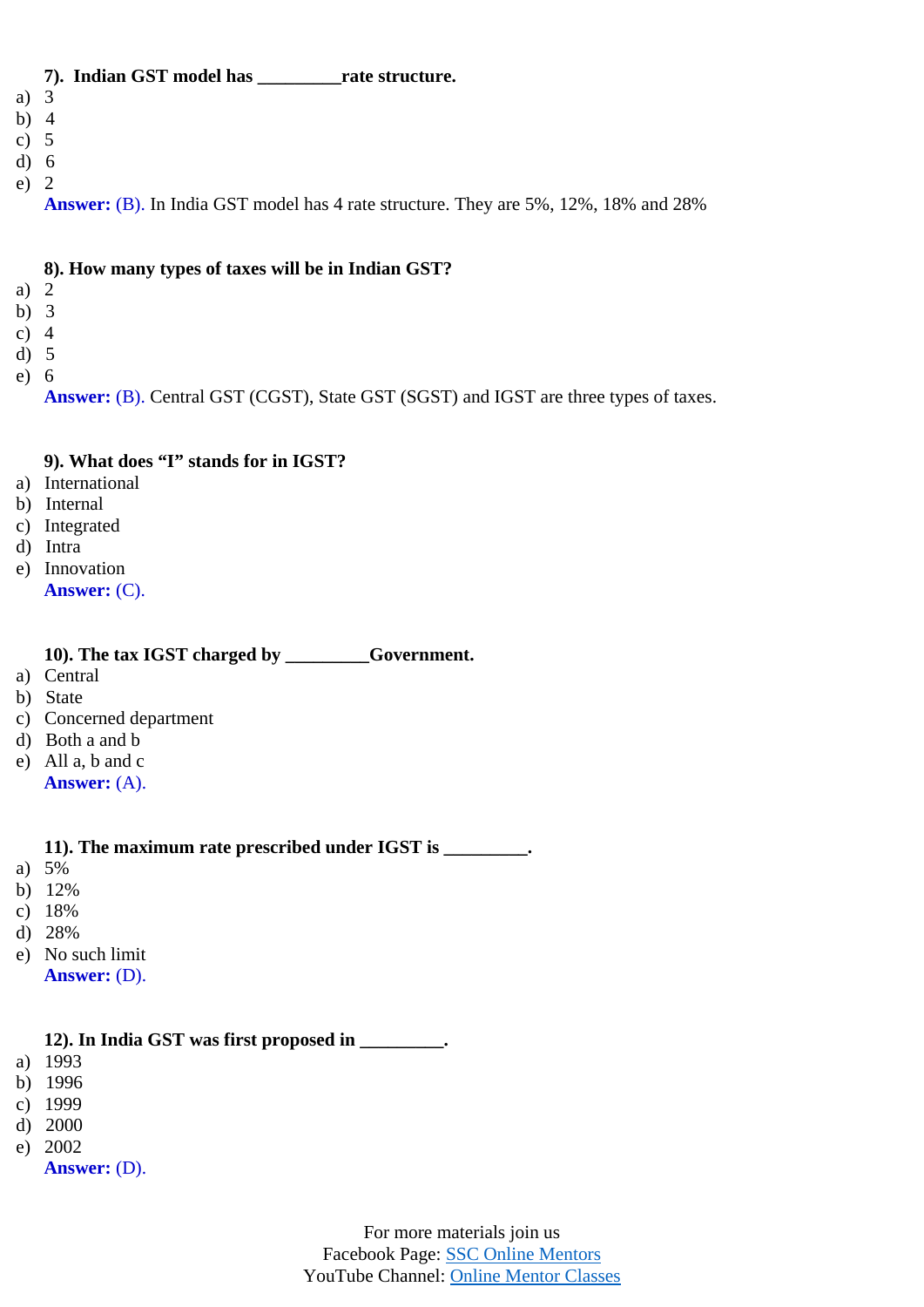#### **13). GST is a \_\_\_\_\_\_\_\_\_ based tax on consumption of goods and services.**

- a) Duration
- b) Destination
- c) Dividend
- d) Development
- e) Destiny
	- **Answer:** (B). main objective of GST is eliminate excessive taxation

#### **14). GST comes under which amendment bill?**

- a) 118
- b) 120
- c) 122
- d) 115
- e) 129
	- **Answer:** (C).

#### **15). Under which Act GST was introduced?**

- a) 100
- b) 101
- c) 102
- d) 103
- e) 104
	- **Answer:** (B)

**16). GST council formation based on Article number \_\_\_\_\_\_\_\_\_.**

- a) 279A
- b) 289A
- c) 266A
- d) 255A
- e) 286A
	- **Answer:** (A)

#### **17). The headquarters of GST council is \_\_\_\_\_\_\_\_\_.**

- a) Mumbai
- b) New Delhi
- c) Ahmadabad
- d) Hyderabad
- e) Lucknow **Answer:** (B).

#### **18). Who is the chairman of GST council?**

- a) President of India
- b) Prime Minister
- c) Finance Minister
- d) RBI Governor
- e) Finance secretary

**Answer:** (C). Arun Jaitley is the current chairman of GST council

For more materials join us Facebook Page: [SSC Online Mentors](https://www.facebook.com/onlinementorclasses/) YouTube Channel: [Online Mentor Classes](https://www.youtube.com/channel/UC2PWTsNNxgBq9JYBsYquGzA)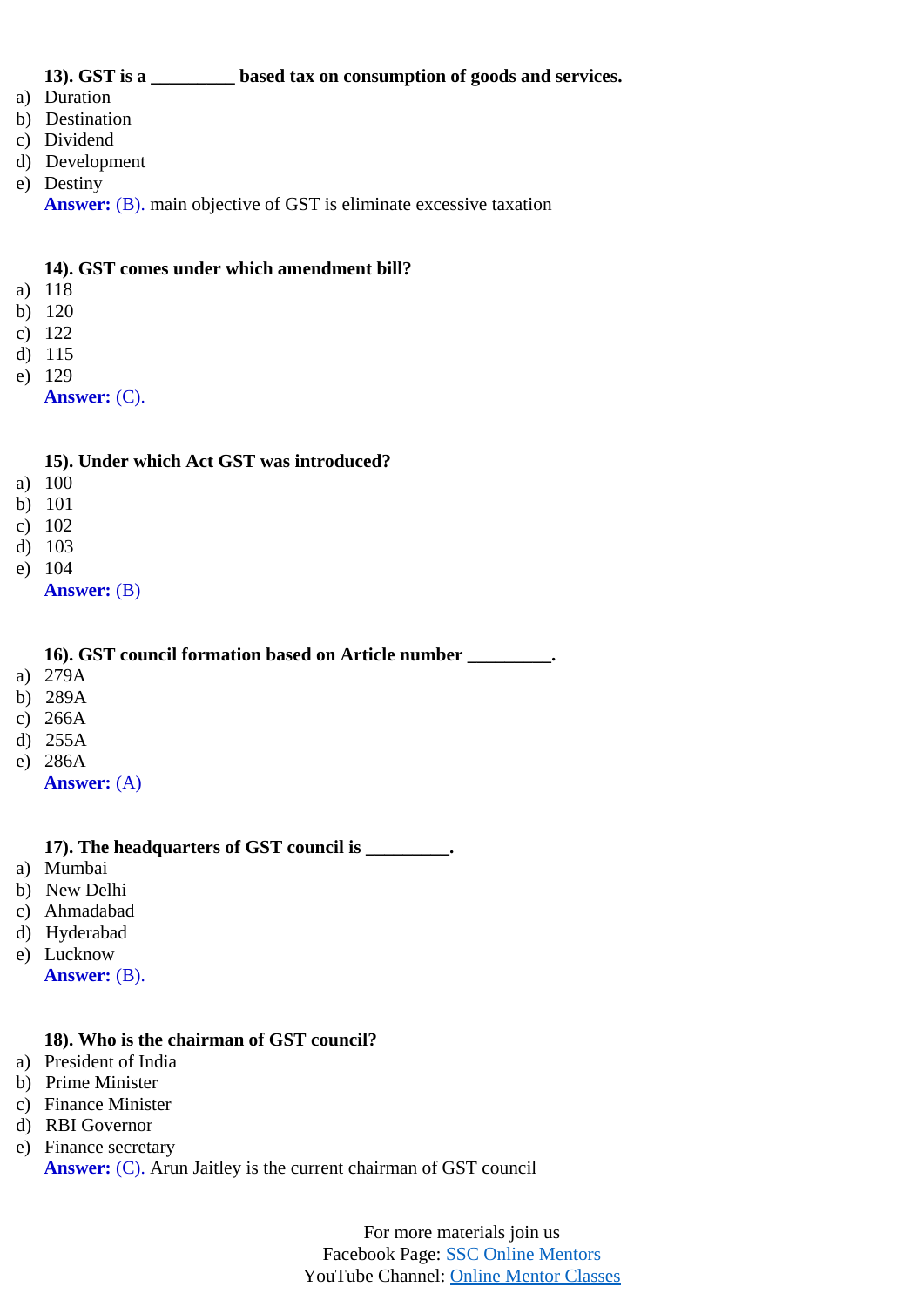#### **19). \_\_\_\_\_\_\_\_\_ is GST Finance Ministers Panel Chairman.**

- a) Amit Mishra
- b) Amit Malhodra
- c) Amit Chandresekar
- d) Amit Sastri
- e) Amit kohli
	- **Answer:** (A). Amit Mishra (West Bengal Finance Minister) is the Finance Ministers Panel Chairman.

#### **20). \_\_\_\_\_\_\_\_\_ is the first state to ratify GST bill.**

- a) Andhra Pradesh
- b) Assam
- c) Arunachal Pradesh
- d) Bihar
- e) Telangana **Answer:** (B)

#### **21). \_\_\_\_\_\_\_\_\_ is the first state that passed GST Bill.**

- a) Andhra Pradesh
- b) Gujarat
- c) Uttar Pradesh
- d) Bihar
- e) Telangana **Answer:** (E).

#### **22). GST threshold limit of North Eastern States is \_\_\_\_\_\_\_\_\_ lakh**

- a) 5
- b) 10
- c) 12
- d) 15
- e) 20
	- **Answer:** (B).

#### **23). GST threshold limit of Normal States is \_\_\_\_\_\_\_\_\_ lakh**

- a) 12
- b) 15
- c) 20
- d) 25
- e) 30
	- **Answer:** (C).

#### **24). The Central Board of Excise and Customs (CBEC) announced that every year \_\_\_\_\_\_\_\_\_ will be considered as GST Day.**

- a) April 1
- b) March 1
- c) June 1
- d) July 1
- e) January 1 **Answer:** (D)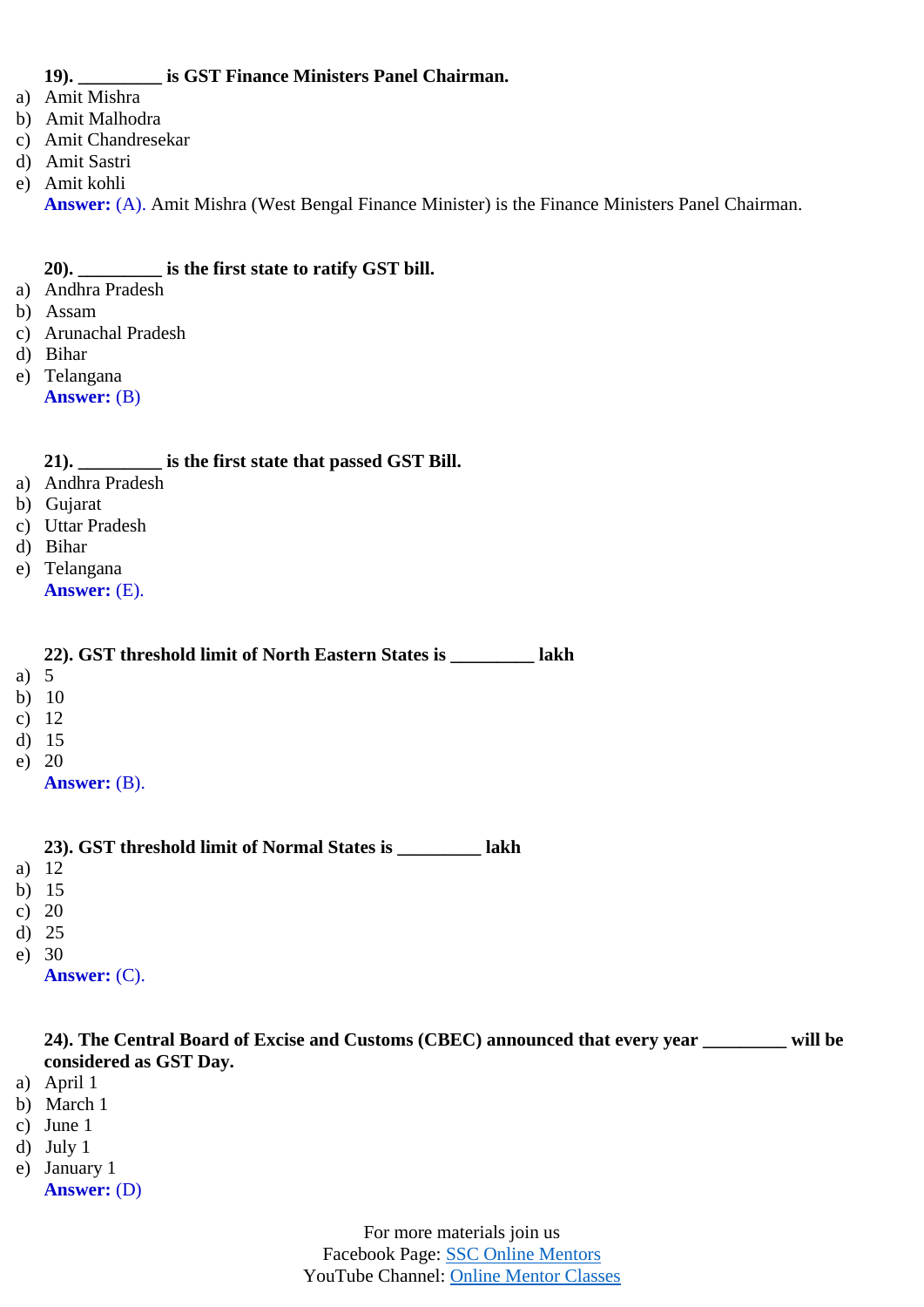#### **25). Smart Phones will be taxed at \_\_\_\_\_\_\_\_\_ under GST.**

- a) 0%
- b) 5%
- c) 12%
- d) 18%
- e) 28%

**Answer:** (C).

#### **26). Under GST, Insurance is taxed \_\_\_\_\_\_\_\_\_ percent.**

- a) 0%
- b) 5%
- c) 12%
- d) 18%
- e) 28%
	- **Answer:** (D).

#### **27). Which of the following comes under sin tax?**

- a) Pan Masala
- b) Tobacco
- c) Alcohol
- d) Both a and c
- e) All a, b and c **Answer:** (E).

#### **28). A special purpose vehicle \_\_\_\_\_\_\_\_\_ has been launched to cater the needs of GST.**

- a) GSTC
- b) GSTN
- c) GSTM
- d) GSTR
- e) GSTS
	- **Answer:** (B). GSTN Goods and Service Tax Network.

#### **29). GSTN comes under which Act?**

- a) Banking Regulation Act 1949
- b) RBI Act 1934
- c) Indian Partnership Act, 1932
- d) Limitation Act, 1963
- e) Companies Act, 2013 **Answer:** (E).

#### **30). Combined Stake of Central and State Government in GSTN is \_\_\_\_\_\_\_\_\_.**

- a) 20%
- b) 25%
- c) 49%
- d) 51%
- e) 100%